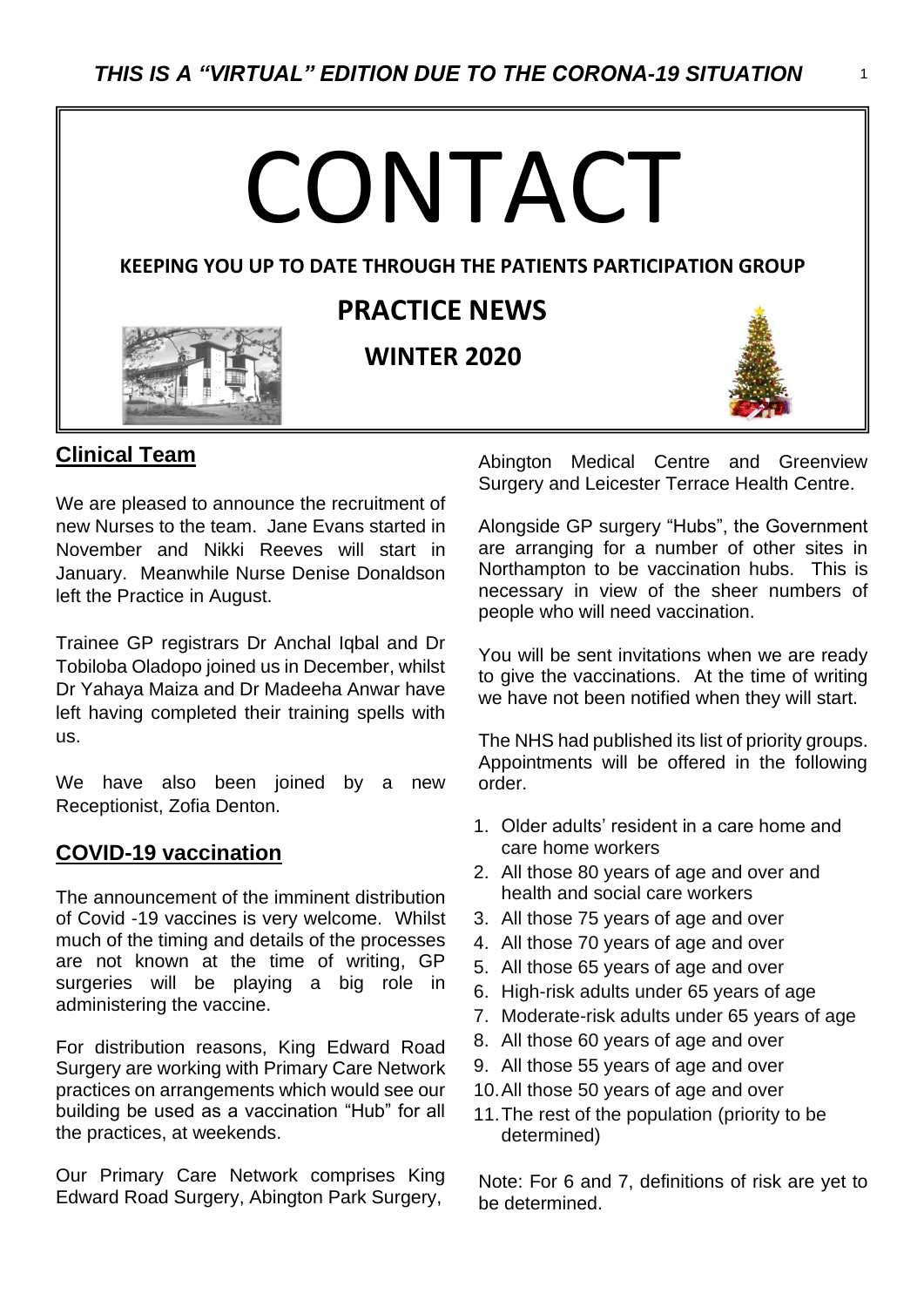#### **Healthcare as usual**

In the meantime, the key message is that we are NOT CLOSED. Although we are managing activity carefully you must contact us in the normal way, we will find the best way to help you, whether face to face, on a video call or a telephone call. We can still arrange blood tests and refer you to the hospital if required.

If you wish to offer feedback, we encourage you to go onto NHS choices by following this link [https://www.nhs.uk/services/gp-surgery/king](https://www.nhs.uk/services/gp-surgery/king-edward-road-surgery/K83012/leave-a-review/visit-date)[edward-road-surgery/K83012/leave-a](https://www.nhs.uk/services/gp-surgery/king-edward-road-surgery/K83012/leave-a-review/visit-date)[review/visit-date.](https://www.nhs.uk/services/gp-surgery/king-edward-road-surgery/K83012/leave-a-review/visit-date)

Your feedback is important to us and praise is greatly appreciated.

#### **Flu vaccinations**

We are continuing to deliver seasonal flu vaccinations. The NHS has announced that people aged 50-64 should also now be offed the flu vaccine, as the risk of having flu alongside Covid increases the risk of serious illness significantly. We urge you to book your flu appointment with the Surgery.

If you are in our usual "at risk" groups over 18 years old, there are also still vaccines available for you. We also urge you to book your flu appointment with the Surgery.

#### **Onwards and Upwards**

Plans are now well advanced for an extension to the Surgery for more consulting rooms. The NHS is helping us with the costs of adding a new floor to the back of the building where the Administration Team currently work. The new floor will give us 7 more consulting rooms in conjunction with Abington Park Surgery. These new rooms will help us host more GP trainees, more Pharmacists and other clinicians as part of our extended specialist workforce.

Building is expected to start in Spring 2021 and be completed by the end of 2021. We aim to keep disruption in the car park to a minimum.

#### **Improving access**

We would like to remind you of two systems which will help you access to GP services.

Doctorlink – Doctorlink is the UK's leading health technology solutions provider offering healthtech solutions where patients can check their symptoms and be directed to the most appropriate care. This will save time waiting on the telephone lines and can also be used outside surgery opening hours. You can sign up by visiting

[ttps://app.doctorlink.com/kingedwardroad/regis](https://app.doctorlink.com/kingedwardroad/register) [ter](https://app.doctorlink.com/kingedwardroad/register)

LIVI – Livi lets patients see a GP by video in minutes – on your mobile or tablet. This service is available through KERS and is recommended, especially for on the day complaints, where continuity is not needed. You can sign up by visiting <https://www.livi.co.uk/>

Patient quotes about Livi:

*"Lovely doctor and great idea instead of going to the surgery."*

*"Very helpful advice. Friendly and attentive GP. Quick service. Overall, very impressed."*

*"I had a long and helpful video consultation within 30 minutes."*

#### **KERS Website**

Look out for our new website which is launching in December. Our current format is a bit untidy and not easy to navigate. The new one will be much easier to use and help you access more ways of accessing our services in an easier way.

www.kers.org.uk

#### **Goodbye 2020**

Everyone at King Edward Road Surgery wishes all our patients a happy Christmas and a healthy and vaccinated new year!